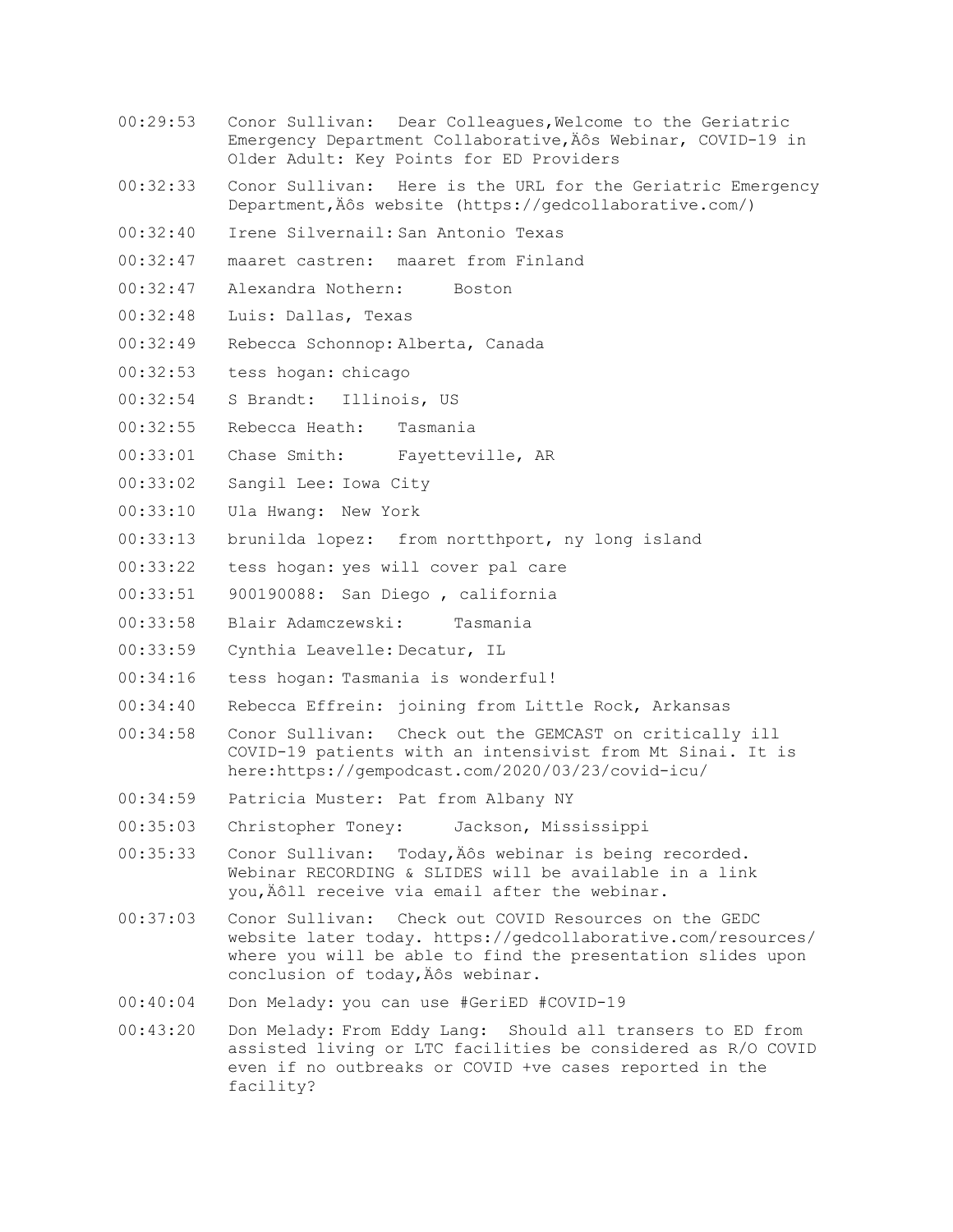- 00:44:45 Kevin Biese: I don, Äôt think all transfers should be considered rule out COVID. Given limited testing supplies, and long turn around times of tests, without symptoms suggesting COVID probably not feasible at this time.
- 00:45:36 Kevin Biese: Having said that a low threshold of COVID concern is important for SNF and ALF residents given risk of transferring COVID back to SNF especially if COVID not identified.
- 00:46:21 Kevin Biese: Should we have a different fever threshold in older adults? If so what should constitute a fever in older adults?
- 00:47:40 Kevin Biese: A good tool for guiding COVID discussions with patients and families can be found at vitaltalk.org
- 00:51:28 Don Melady: Our long-term care ED transfer key points , Äî reminded everyone , Äî EDs and LTCHs/SNFs , Äî about the importance of addressing and re-addresxing advanced care plans for EVERYONE (not just LTCHS residents) at this time when everything has changed
- 00:52:43 tess hogan: Vital talk is a great resource with scripts talking points and standardize comforting statements providers can make to comfort patients and families
- Ôªøhttps://www.vitaltalk.org/guides/covid-19-communicationskills/?referringSource=articleShare

 $-$ --

- 00:53:31 tess hogan: Tests are NOT less sensitive by age
- 00:54:54 Conor Sullivan: Dr. Shenvi and Dr. Mathews GemcastCheck out the GEMCAST on critically ill COVID-19 patients with an intensivist from Mt Sinai. It is here:https://gempodcast.com/2020/03/23/covid-icu/
- 00:55:11 Don Melady: I know that what Adam is suggesting at the moment , Äî taking the time to interact with your nursing home colleague  $\overrightarrow{A}$  both about the decision and value of transferring to the ED,  $\tilde{A}$  and about who is suitable for return. This seems like a lot of time and work that we don, Äôt usually do but may be best for the patient AND for your hospital.
- 00:56:56 tess hogan: COVID-19 tests are new, and assessing their accuracy is challenging.
- PCR tests may produce false negatives, failing to identify evidence of SARS-CoV-2.
- Sometimes false negatives result from human error or problems with the procedure. Giving the test too early or late, for example, can lead to a false negative.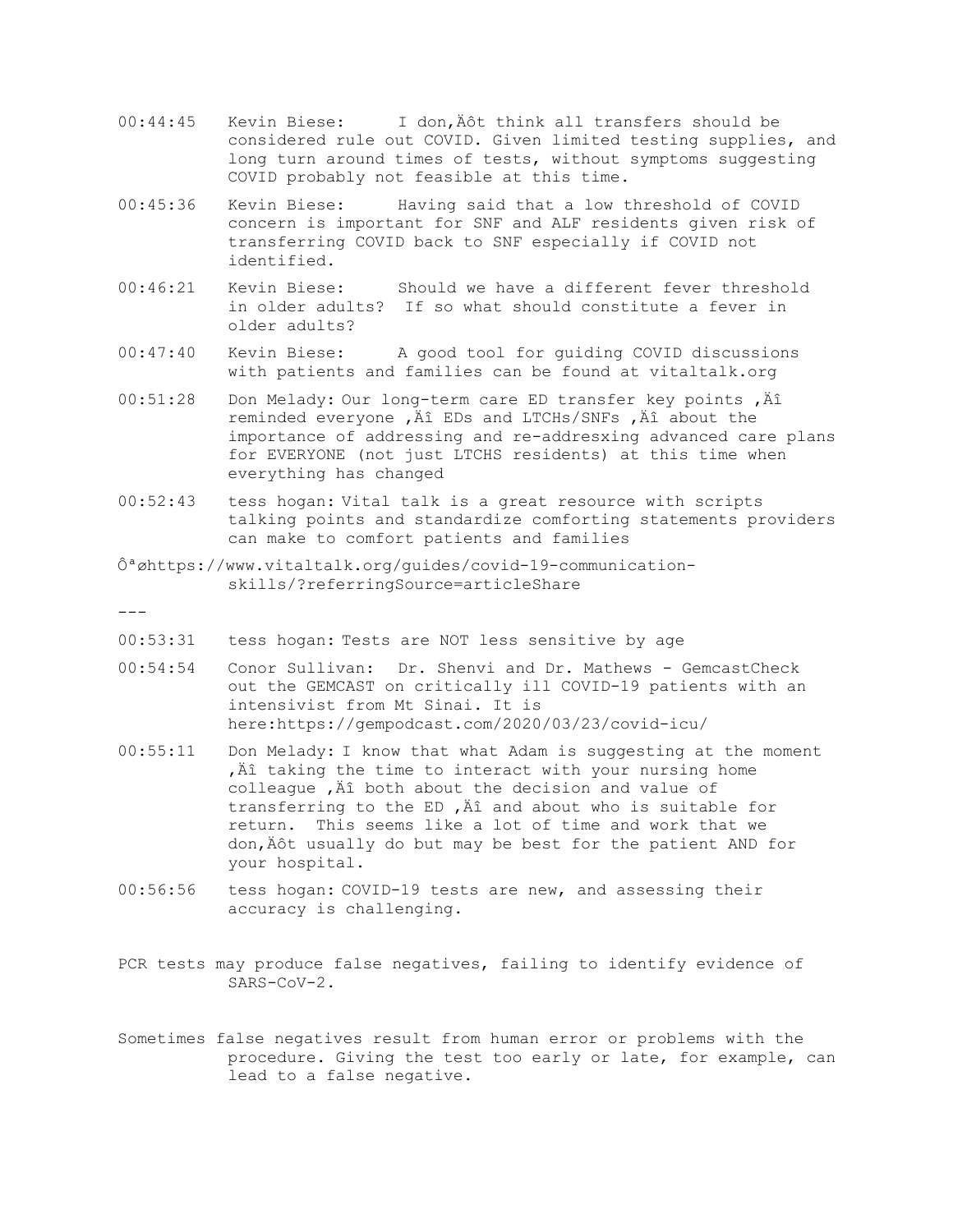The accuracy of similar tests for influenza is generally  $50,\dot{A}$ 170%.

- 00:57:03 Don Melady: Dr. Mathews, Äî our hospital has essentially forbidden use of BiPAP for ALL patients at this point. Comments?
- 00:57:39 Kevin Biese: Great question Eddy our next panelist will be addressing exactly that!
- 00:57:48 Don Melady: Eddy, Äî Dr. Sanon will focus her talk on some resources to support ED folks in critical conversations.
- $00:58:36$  tess hogan: is their any benefit to covering the patient,  $A\hat{o}s$ face and head with clear plastic during intubation? and woking with your hands under the plastic?
- 01:03:20 Kevin Biese: Re isolation very important to triage before coming inside the ED - tent triage out in front of ED, augmented with teleproviders is key
- 01:03:40 Don Melady: Dr. Mathews, Äî are there enough patients at your sites to make a separate part of the ED feasible that other patients cannot be cared for in , Äî
- 01:05:14 Kevin Biese: Another good question: Eddy Lang 03:30 PM
- Patients may want to know what their likelihood of surviving mechanical ventilation is - do we know what that looks like in non-frail elderly? Please ignore if it will be addressed.
- 01:05:41 Conor Sullivan: (Slide 23) Surviving Sepsis Campaign COVID19 Guidelines: https://www.sccm.org/getattachment/Disaster/SCCM-COVID-19-Infographics2.pdf?lang=en-US
- 01:07:29 Kusum Mathews: To respond to Don: Yes -- we have more than enough patients to have a COVID ED. This was built into the ED model of care about a week ago. There is also a tent outside and use of Express Care to help care for lower acuity patients. The tent in Central Park will open on Tuesday, per report.
- 01:07:44 Conor Sullivan: To help physicians and other health care providers discuss and convey a patient's wishes regarding cardiopulmonary resuscitation (CPR) and other life-sustaining treatment, the Department of Health has approved a physician and nurse practitioner order form (DOH-5003), Medical Orders for Life-Sustaining Treatment (MOLST) , which can be used statewide by health care practitioners and facilities. https://www.health.ny.gov/forms/doh-5003.pdf
- 01:10:22 Kusum Mathews: Re: procal -- we use it primarily to rule OUT concurrent bact infection (if low, we stop the abx). But when they get sicker in a few days, we will recheck to see if now they have developed a superinfection.
- 01:11:10 Kusum Mathews: Re: CRP -- this is part of the testing for the classic inflammatory cascade that we are seeing with COVID. The higher these inflammatory markers are -- the worse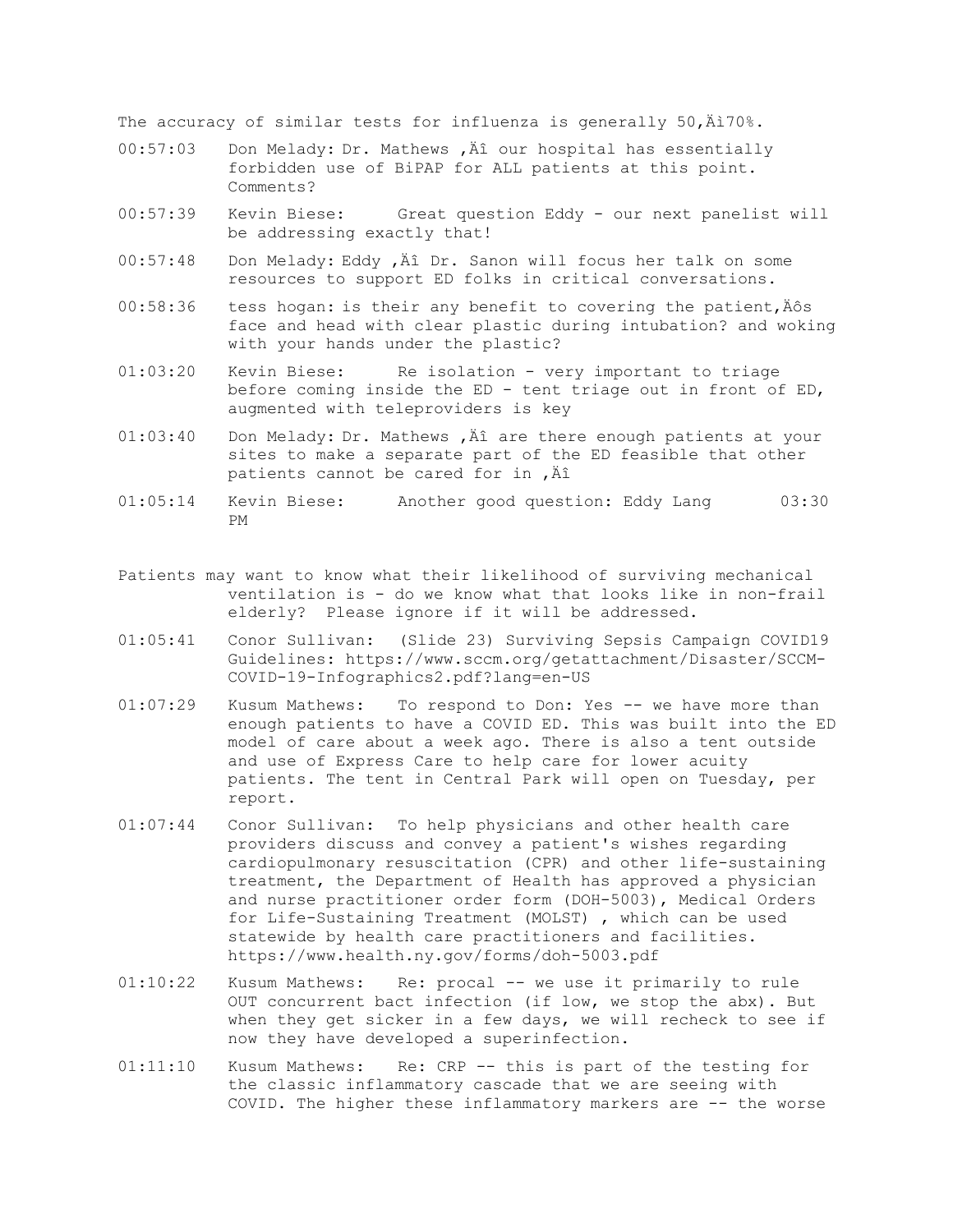off patients are. I don't know how these markers change with age.

- 01:13:22 Kevin Biese: Another important message Ferdinando Mirarchi 03:42 PM
- Please take caution not to misintepret the LW, MOLST or POLST. Many of these forms reflect a providers thoughts and not the patients. Many are highly discordant with what the patient believes they have agreed to.
- 01:14:05 Ula Hwang: For all audience members using the chat box, please be sure to address to "panelists and attendees" so everyone can see your questions and responses
- 01:14:45 Kevin Biese: I think the comment about not misinterpreting LW, MOLST, POLST reminds us all of the importance of discussing what these forms say with the patient and/ or family so you can ensure the forms are understood correctly
- 01:15:54 Ula Hwang: Consider the medications recommended by Dr. Sanon for symptom management. Many hospitals are running low on fentanyl and versed as these are being used up for RSI
- 01:16:15 Ferdinando Mirarchi: Goals of Care should be carefully addressed if there is a Living will or POLST present so as not to to misinterpret what is documented on paper. What his documented if often discordant with the patients wishes. The initial aspect of care they often agree to. Its the long term life support they do not.
- 01:16:24 Sue Harvey: Does the use of an electric fan cause problems with droplet precautions?
- 01:17:14 Kusum Mathews: Wu C et al. Risk factors associated with acute respiratory distress syndrome and death in patients with coronavirus disease 2019 pneumonia in Wuhan, China. JAMA Intern Med 2020 Mar 13; [e-pub]. (https://doi.org/10.1001/jamainternmed.2020.0994)
- 01:17:20 Don Melady: And the importance of re-addressing the previously expressed wishes when the person had multiple slowly declining chronic conditions ,  $\tilde{A}$  but now has highly mortal condition which may require extended ventilation. Many person may have re-adjusted their wishes  $\mu$ , A and need to be asked. That was one of the main messages of our SNF/LTCH paper, Al that it is essential to have these conversations anew.
- 01:19:42 Kusum Mathews: Re: Chris's question: When intubating (old or young) patients in ED, what is role of an isolation box around the patient, Äôs head? https://vimeo.com/401701163
- 01:19:48 Kusum Mathews: If you can get one, yes!
- 01:20:00 Kusum Mathews: Helps to minimize aerosolizaiton in theory
- 01:20:55 Chris Carpenter: About a dozen questions posted but only sent to panelists. I, Äôll re-type as many as I can so that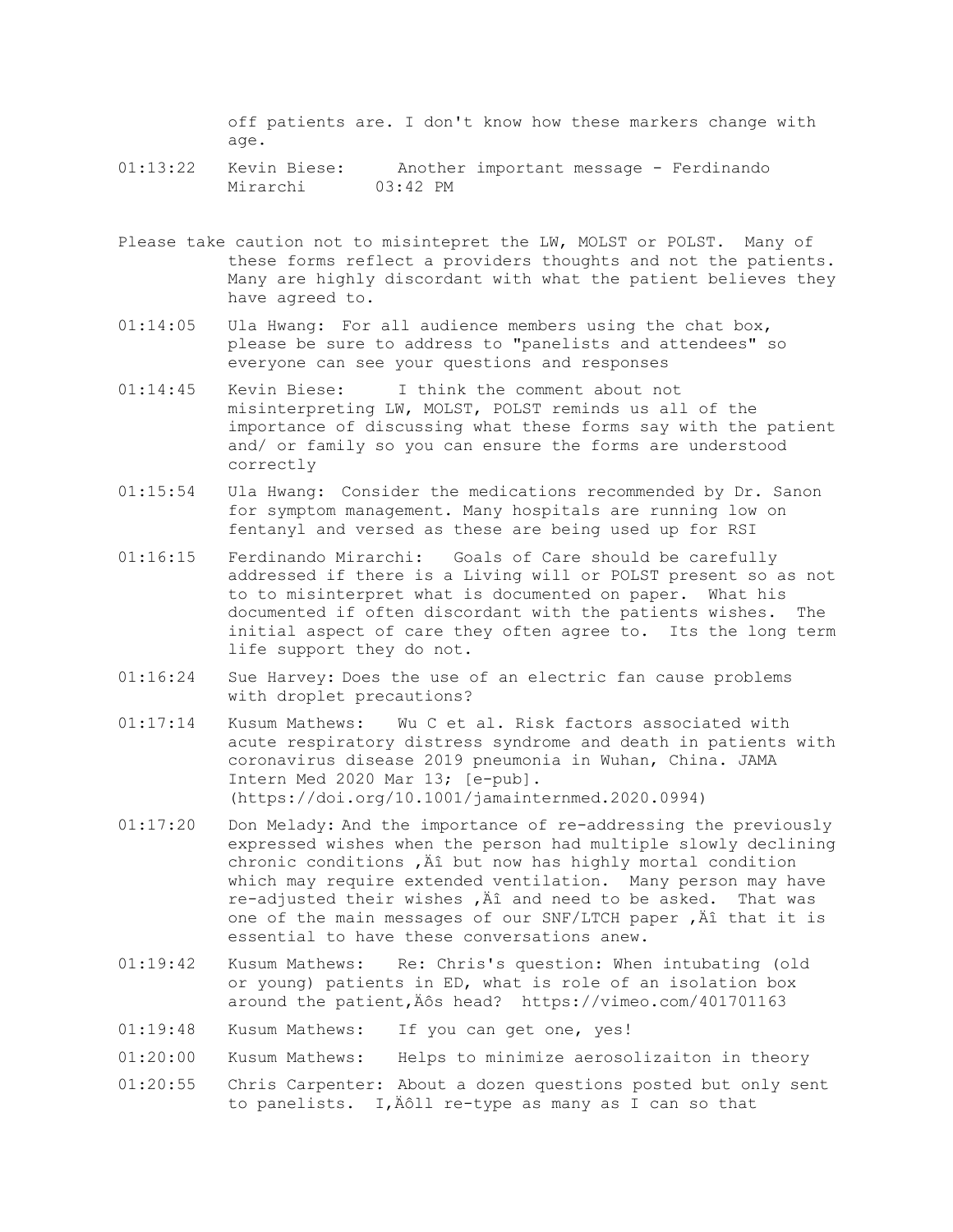attendees can see them too. Question 1: Does a 1-page health literacy appropriate decision aid exist depicting risk of COVID-19 progression stratified by decile of life >age 60? Question 2: Does a 1-page health literacy appropriate decision aid exist depicting benefits (leave hospital to home) for intubating patients by decile >age 60 from the pre-COVID era? Question 3: How does an ED physician or nurse have a conversation with anxious families when inundated with patients (limited time to spend with any individual patient)? Can furloughed physicians come to the ED (or teleconference into the ED) to assist? Question 4: What are some of the atypical COVID-19 presentations from China, Korea, and Europe when the symptoms are non-respiratory? Falls? Confusion? Anorexia? What are the sensitivity/specificity of those symptoms for COVID-19?

- 01:21:24 marlena tang: Er doc here- worked last week and lot
- 01:21:32 Don Melady: If you have a specific question that you want to ask, Äî now is your time!
- 01:21:41 Chris Carpenter: Question 5: Does the diagnostic accuracy of available COVID-19 vary by age-group? Is it less sensitive in older adults?
- 01:21:43 Blake Hardin: How should fever be defined in the older adult population (e.g. temperature parameters)?
- 01:21:43 maaret castren: thank you for sharing info!
- 01:22:18 Katren Tyler: On an anesthesiology call I was on yesterday, recommended against airway boxes. Focus on the basics of great airway skills. Boxes likely to make laryngoscopy more difficult and therefore decrease first pass success rate
- 01:23:05 Chris Carpenter: Question 7: Fred Mirarchi is listening and published series of TRIAD studies over last decade. How can ED misinterpretation of advanced directives that occur in the best of times (pre-COVID era) be avoided in the scary and chaotic era of COVID-19?
- 01:24:41 Ferdinando Mirarchi: There is a resuscitation Pause checklist published in TRIAD VI and VII in the journal of patient safety.
- 01:25:31 Chris Carpenter: Question 8 (for Kusum): Why PCT rather than CRP? Recent (March 2020) Academic Emergency Medicine diagnostic SR of viral URI vs. pneumonia demonstrated that CRP has superior accuracy. Furthermore, most hospitals lack PCT. If using PCT, what protocols do you use to rule-out pneumonia? When do you retest?
- 01:27:22 Maura Kennedy: British Geriatric Society recently issued new statement about delirium in the setting of COVID: because of the ease of transmission of COVID-19, "the risk of harm to others may exceed risk of harm to the individual and this may necessitate earlier use of pharmacological treatments for potentially risk behaviour" - thoughts?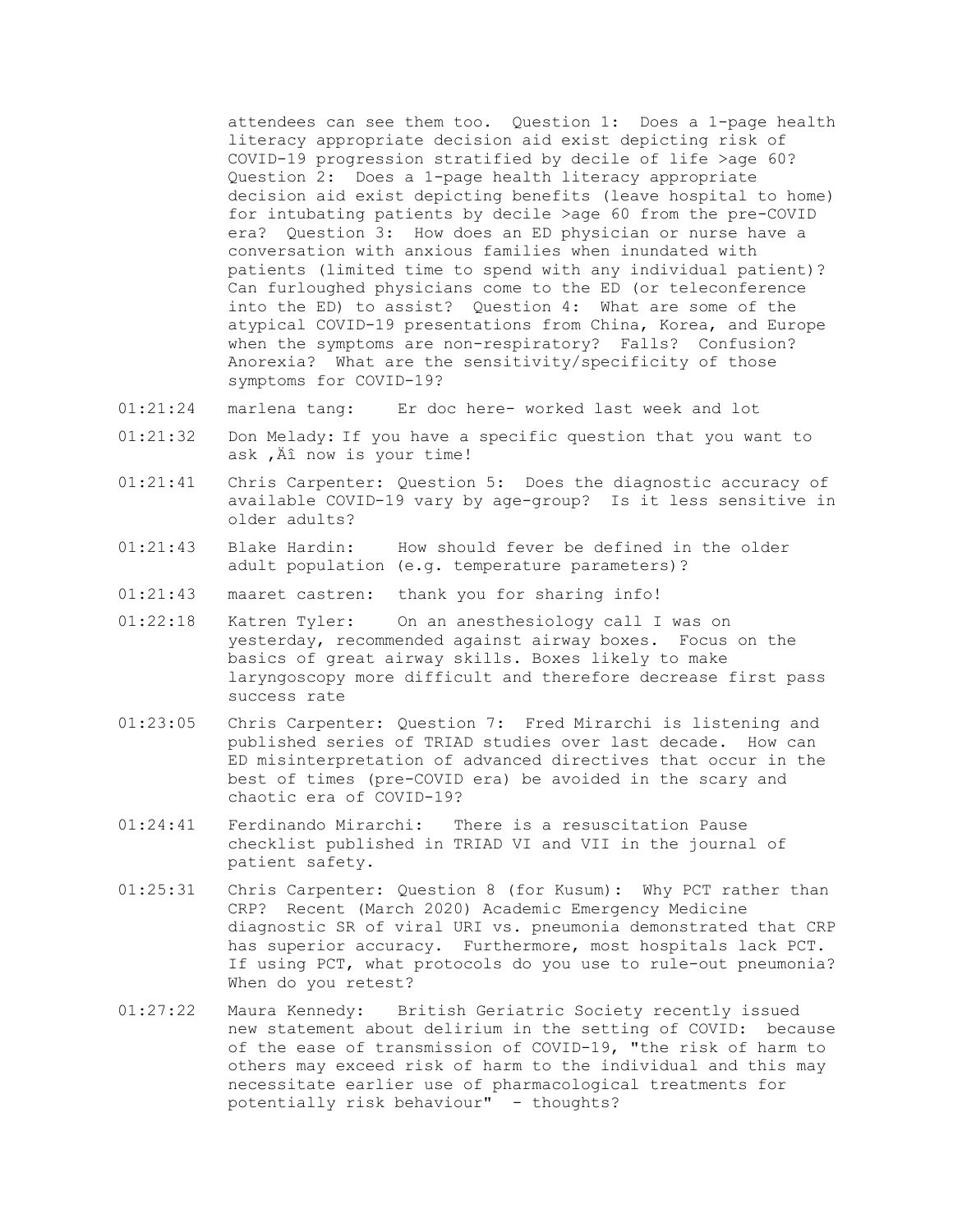https://www.bgs.org.uk/resources/coronavirus-managingdelirium-in-confirmed-and-suspected-cases

- 01:27:23 Ula Hwang: for the procalcitonin vs. CRP question: procalcitonin often normal in covid patients. CRP if high, then good indicator. elevated IL6 even more indicative of likely cytokine storm.
- 01:27:55 tess hogan: molecular tests by PCR depend on the organisms genome and therefore age of the patient does not matter. Serologic tests look for antibodies and therefore could clearly be affected by the patient, Äôs immune function and age.
- 01:28:24 Michael Malone: Journal of American Geriatrics Society just published a wonderful paper from Joseph Ouslanader describing the COVID-19 in long- term care. You can access it on the AGS website.
- 01:28:56 Michael Malone: Review the CDC website as well for best practice guide.
- 01:29:09 Conor Sullivan: Dear Colleagues,Thank you for participating in the Geriatric Emergency Department Collaborative, Äôs Webinar, COVID-19 in Older Adult: Key Points for ED ProvidersSome Links from Today, Äôs webinar:Vitaltalk https://www.vitaltalk.org/guides/covid-19-communicationskills/?referringSource=articleShare SCCM Surviving Sepsis Campaign COVID-19 Guidelines. https://www.sccm.org/disaster BMJ Best Practice. https://bestpractice.bmj.com/topics/enus/3000168#important-update COVID at LTACHhttps://www.nejm.org/doi/full/10.1056/NEJMoa2005412?query =featured\_coronavirus Check out the GEMCAST on critically ill COVID-19 patients with an intensivist from Mt Sinai. It is here:https://gempodcast.com/2020/03/23/covid-icu/(DOH-5003), Medical Orders for Life-Sustaining Treatment (MOLST) , which can be used statewide by health care practitioners and facilities. https://www.health.ny.gov/forms/doh-5003.pdfHere is the URL for the Geriatric Emergency Department, Äôs website (https://gedcollaborative.com/) Check out COVID
- 01:29:15 Fernanda Bellolio: Thank you for a wonderful presentation. Great speakers and panelists!
- 01:29:38 Katren Tyler: Scary thought about delirium and infecting others
- 01:29:42 tess hogan: Stay safe everyone!!!
- 01:30:03 charles stephens: Thank you all, be blessed and be safe!
- 01:30:21 Chris Carpenter: Thanks to everyone for joining! Will try to disseminate new data via @GeriatricEDNews
- 01:30:23 Kusum Mathews: For Chris: The PCT is suggested by our ID colleagues and in the SCCM guidelines. If it's not available at your shop or without quick turnaround, it ends up being a more clinical decision.